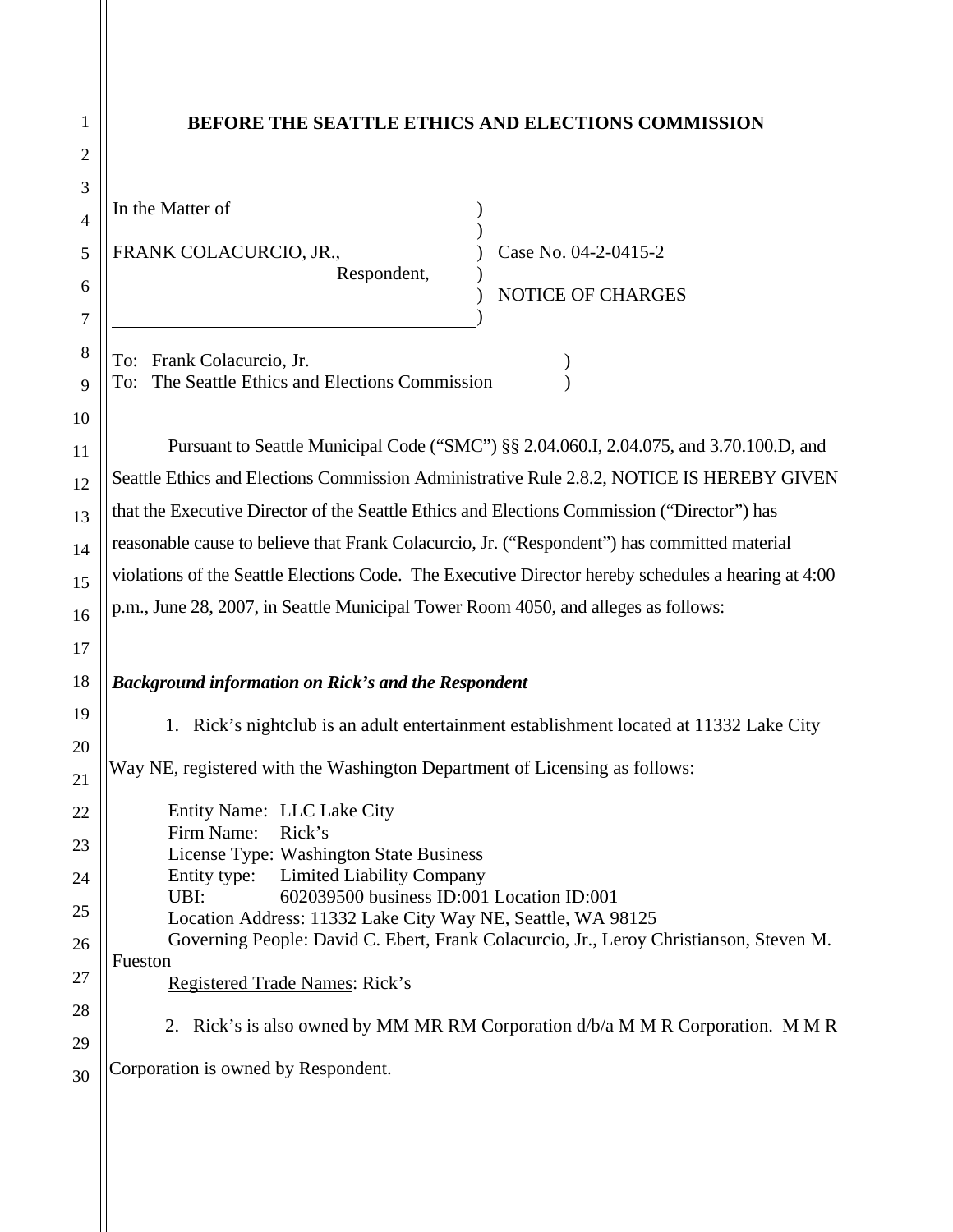# *Rick's Rezone and the City Council*

3. In 1988 and again in 1998, Rick's applied to rezone the property adjacent to Rick's to allow for additional parking.

4. On both occasions, the Department of Design, Construction and Land Use ("DCLU") and the Seattle Hearing Examiner recommended that these rezone applications be denied. On both occasions, the City Council denied the applications for rezone.

5. In February 2001, Rick's applied for a third time for a rezone and a conditional use permit to use the property for accessory parking. The application to DCLU for a rezone with an associated application for a Master Use Permit for a conditional use permit triggered a quasijudicial process before the City Council, the ultimate decision-maker on whether to approve or deny Rick's request for a rezone. This process before the City Council was commonly known as 'Rick's Rezone."

6. On October 7, 2002, the City Council referred Rick's Rezone to the Council's Land Use Committee. Councilmember Judy Nicastro chaired the Land Use Committee.

7. In October 2002, DCLU again recommended that Rick's Rezone be denied. In December 2002, the Hearing Examiner agreed and recommended that the rezone be denied. 8. On April 15, 2003, the City Council's Land Use Committee considered Rick's Rezone. Although Councilmember Wills was not a member of the Land Use Committee she attended the meeting and voted, together with Councilmember Nicastro, to recommend that Rick's Rezone be approved. The two other Land Use Committee members voted to deny the rezone, and the matter was referred to the full City Council without a recommendation.

9. On June 16, 2003, the City Council considered Rick's Rezone. The City Council voted 5-4 to approve the motion to grant approval for Rick's Rezone.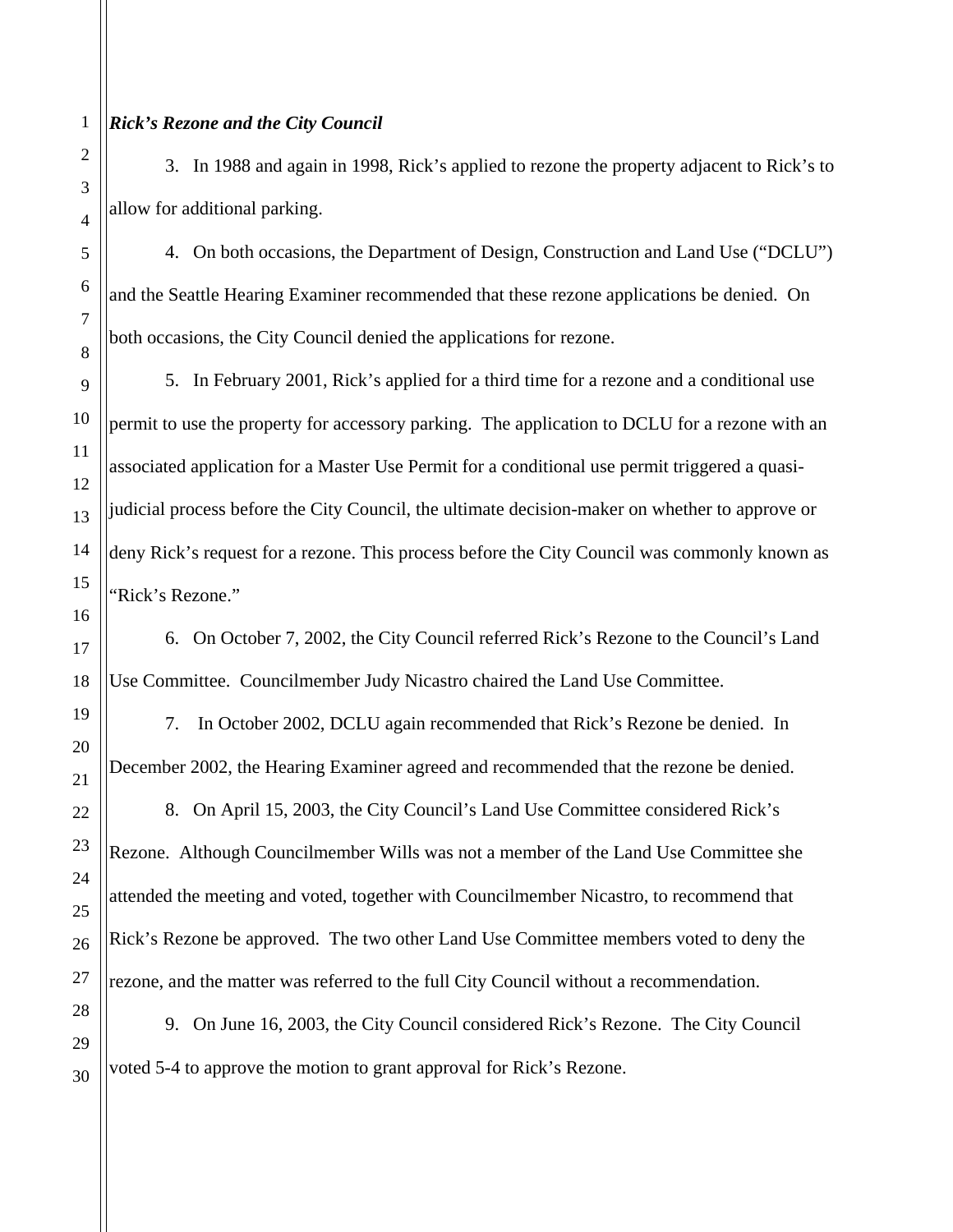1 2 3 4 5 6 7 8 9 10 11 12 13 14 15 16 17 18 19 20 21 22 23 24 25 26 27 28 29 30 *Respondent's Illegal Contributions to the Wills and Nicastro campaigns*  10. On November 13, 2002, Respondent and his then-wife, Teena Colacurcio, each made \$650 cash contributions to Judy Nicastro's campaign. A business associate, Dean Reiber of El Paso, Texas, also contributed \$600 in cash to Nicastro's campaign. Since candidates could accept no more than \$60 in cash from a contributor in the 2003 Election Cycle, the campaign refunded the contributions to the Respondent, his then-wife, and Reiber. 11. Respondent made a \$650 contribution to Nicastro's campaign on January 24, 2003. 12. On March 27, 2003, two weeks before the Land Use Committee met to discuss Rick's Rezone, Heidi Wills's re-election campaign received a \$600 contribution from Jennifer Opheim-Palmateer, Teena Colacurcio's sister. At the time, Opheim-Palmateer worked at Kirkland Choppers, a motorcycle shop. 13. Opheim-Palmateer was reimbursed with cash provided by Respondent. 14. Opheim-Palmateer had never before contributed to a candidate seeking office in Seattle. 15. Also on March 27, 2003, Heidi Wills's re-election campaign received a \$600 contribution from Jeff Carney, Kirkland Choppers's owner. 16. Carney was reimbursed with cash provided by Respondent. Kirkland Choppers deposited \$700 in cash on April 1, 2003. 17. Carney had never before contributed to a candidate seeking office in Seattle. 18. Also on March 27, 2003, Heidi Wills's reelection campaign received a \$650 contribution from Respondent. 19. James Warner is a general contractor. He resides in Graham, Washington, 45 miles south of Seattle. He does remodeling work, as well as new construction. He has done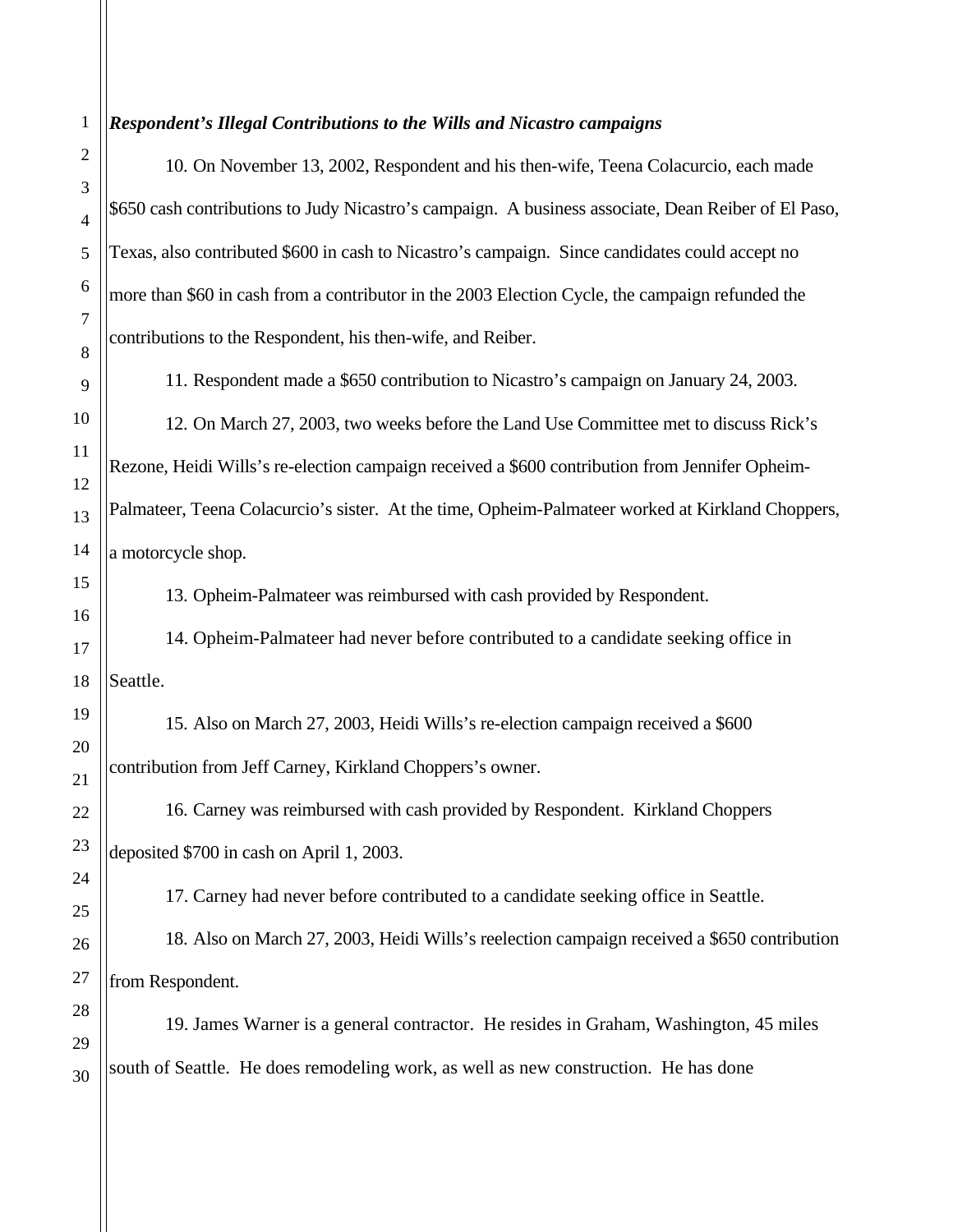remodeling work for Respondent in Puyallup and new construction for Respondent in Kirkland. Warner was working on Respondent's Kirkland home in June 2003. 20. On June 11, 2003, Nicastro's campaign committee deposited a \$1,300 contribution from James Warner and his wife, Derise.

21. The Warners' check to the Nicastro campaign is dated June 3, 2003. James Warner delivered the check to Respondent at Respondent's home. The Warners deposited \$600 in cash into their account on June 2, 2003.

22. The Warners had never before contributed to a candidate seeking office in Seattle.

23. On June 11, 2003, Nicastro's campaign committee also deposited a \$1,300 contribution from Marshall and Pamela Emery of Graham, Washington. Marshall Emery and James Warner have been friends since childhood, and Warner asked Emery to contribute to the Nicastro campaign.

24. The Emery's check to the Nicastro campaign is dated June 2, 2003. The Emerys deposited \$1,300 in cash into their account on June 4, 2003.

25. The Emerys had never before contributed to a candidate seeking office in Seattle. *Concealing the source of campaign contributions* 

# Count 1

26. The Director has reasonable cause to believe that Respondent violated SMC 2.04.290(A) when he reimbursed or caused a reimbursement to be made to Jennifer Opheim-Palmateer for a contribution of \$600 allegedly made in the name of Jennifer Opheim-Palmateer to the 2003 reelection campaign of Heidi Wills for Position 7 of the Seattle City Council.

# Count 2

27. The Director incorporates and realleges paragraphs 1 through 25, above.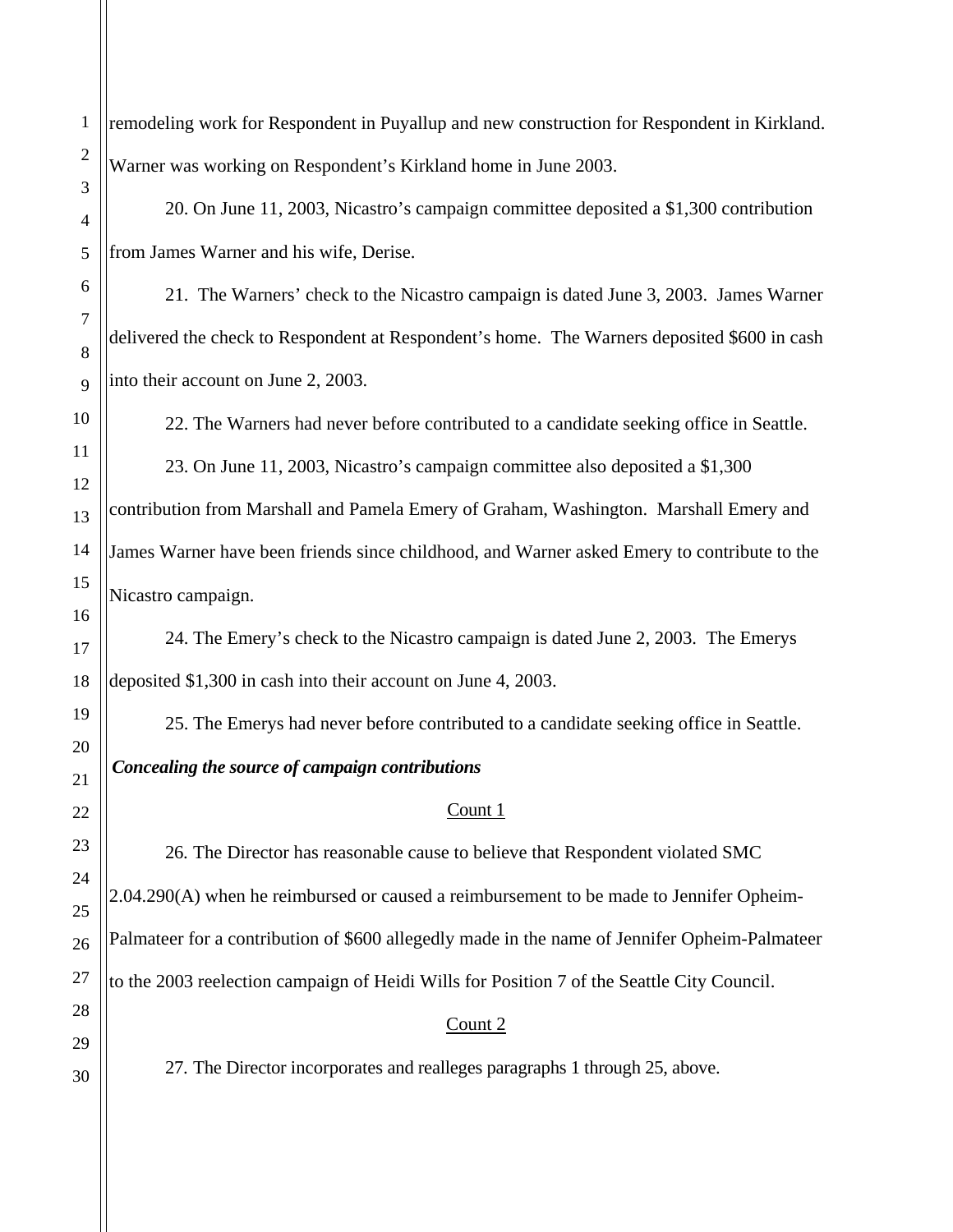1 2 3 4 5 6 7 8 9 10 11 12 13 14 15 16 17 18 19 20 21 22 23 24 25 26 27 28 29 30 28. The Director has reasonable cause to believe that Respondent violated SMC 2.04.290(A) when he reimbursed or caused a reimbursement to be made to Jeff Carney for a contribution of \$600 allegedly made in the name of Jeff Carney to the 2003 reelection campaign of Heidi Wills for Position 7 of the Seattle City Council. 29. The Director incorporates and realleges paragraphs 1 through 25, above. 30. The Director has reasonable cause to believe that Respondent violated SMC 2.04.290(A) when he reimbursed or caused a reimbursement to be made to Marshall Emery for a contribution of \$650 allegedly made in the name of Marshall Emery to the 2003 reelection

Count 3

campaign of Judy Nicastro for Position 1 of the Seattle City Council.

# Count 4

31. The Director incorporates and realleges paragraphs 1 through 25, above.

32. The Director has reasonable cause to believe that Respondent violated SMC 2.04.290(A) when he reimbursed or caused a reimbursement to be made to Pamela Emery for a contribution of \$650 allegedly made in the name of Pamela Emery to the 2003 reelection campaign of Judy Nicastro for Position 1 of the Seattle City Council.

# Count 5

33. The Director incorporates and realleges paragraphs 1 through 25, above.

34. The Director has reasonable cause to believe that Respondent violated SMC 2.04.290(A) when he reimbursed or caused a reimbursement to be made to James Warner for a contribution of \$650 allegedly made in the name of James Warner to the 2003 reelection campaign of Judy Nicastro for Position 1 of the Seattle City Council.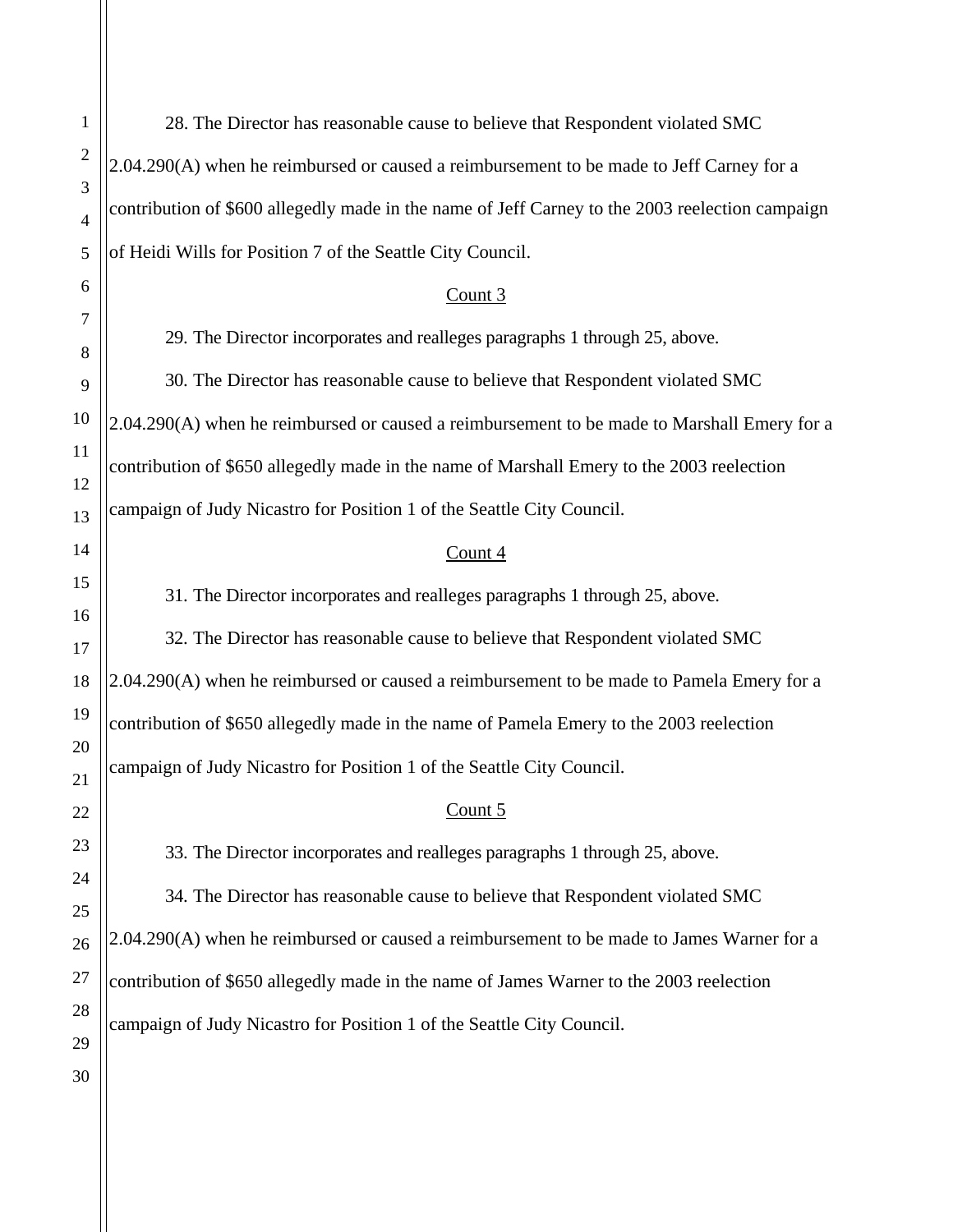### Count 6

35. The Director incorporates and realleges paragraphs 1 through 25, above.

36. The Director has reasonable cause to believe that Respondent violated SMC 2.04.290(A) when he reimbursed or caused a reimbursement to be made to Derise Warner for a contribution of \$650 allegedly made in the name of Derise Warner to the 2003 reelection campaign of Judy Nicastro for Position 1 of the Seattle City Council.

## *Contributions Over the Limit*

## Count 7

37. The Director incorporates and realleges paragraphs 1 through 25, above.

38. The Director has reasonable cause to believe that Respondent violated SMC 2.04.370(B) when he exceeded the contribution limit by contributing the maximum \$650 in his own name to the 2003 reelection campaign of Heidi Wills for Position 7 of the Seattle City Council and reimbursing or causing a reimbursement to be made to Jennifer Opheim-Palmateer for a contribution of \$600 allegedly made in the name of Jennifer Opheim-Palmateer to the 2003 reelection campaign of Heidi Wills for Position 7 of the Seattle City Council.

### Count 8

39. The Director incorporates and realleges paragraphs 1 through 25, above.

40. The Director has reasonable cause to believe that Respondent violated SMC 2.04.370(B) when he exceeded the contribution limit by contributing the maximum \$650 in his own name to the 2003 reelection campaign of Heidi Wills for Position 7 of the Seattle City Council and reimbursing or causing a reimbursement to be made to Jeff Carney for a contribution of \$600 allegedly made in the name of Jeff Carney to the 2003 reelection campaign of Heidi Wills for Position 7 of the Seattle City Council.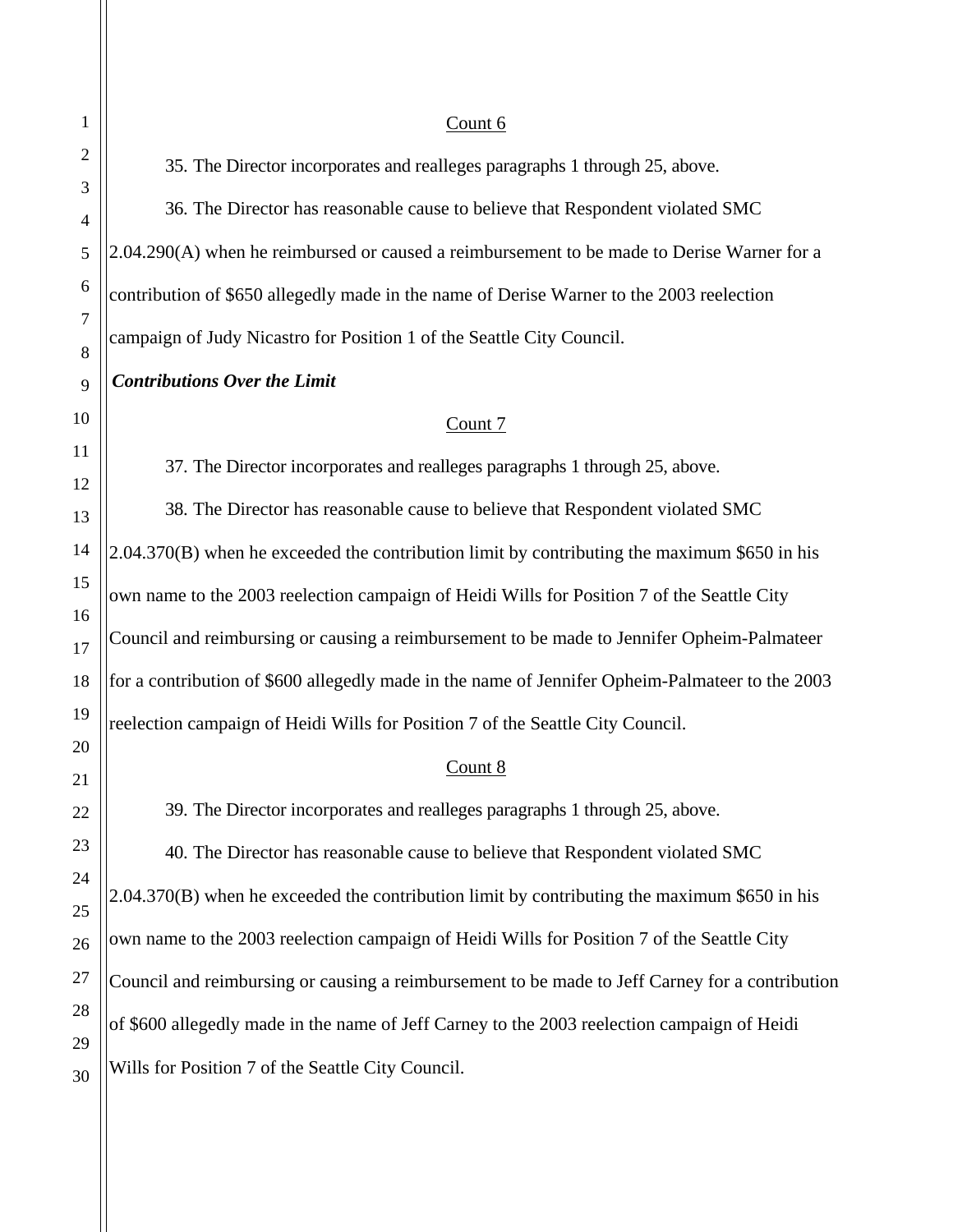#### Count 9

41. The Director incorporates and realleges paragraphs 1 through 25, above.

42. The Director has reasonable cause to believe that Respondent violated SMC 2.04.370(B) when he exceeded the contribution limit by contributing the maximum \$650 in his own name to the 2003 reelection campaign of Judy Nicastro for Position 1 of the Seattle City Council and reimbursing or causing a reimbursement to be made to Marshall Emery for a contribution of \$650 allegedly made in the name of Marshall Emery to the 2003 reelection campaign of Judy Nicastro for Position 1 of the Seattle City Council.

#### Count 10

43. The Director incorporates and realleges paragraphs 1 through 25, above. 44. The Director has reasonable cause to believe that Respondent violated SMC 2.04.370(B) when he exceeded the contribution limit by contributing the maximum \$650 in his own name to the reelection campaign of Judy Nicastro for Position 1 of the Seattle City Council and reimbursing or causing a reimbursement to be made to Pamela Emery for a contribution of \$650 allegedly made in the name of Pamela Emery to the 2003 reelection campaign of Judy Nicastro for Position 1 of the Seattle City Council.

#### Count 11

45. The Director incorporates and realleges paragraphs 1 through 25, above.

46. The Director has reasonable cause to believe that Respondent violated SMC 2.04.370(B) when he exceeded the contribution limit by contributing the maximum \$650 in his own name to the 2003 reelection campaign of Judy Nicastro for Position 1 of the Seattle City Council and reimbursing or causing a reimbursement to be made to James Warner for a contribution of \$650 allegedly made in the name of James Warner to the reelection campaign of